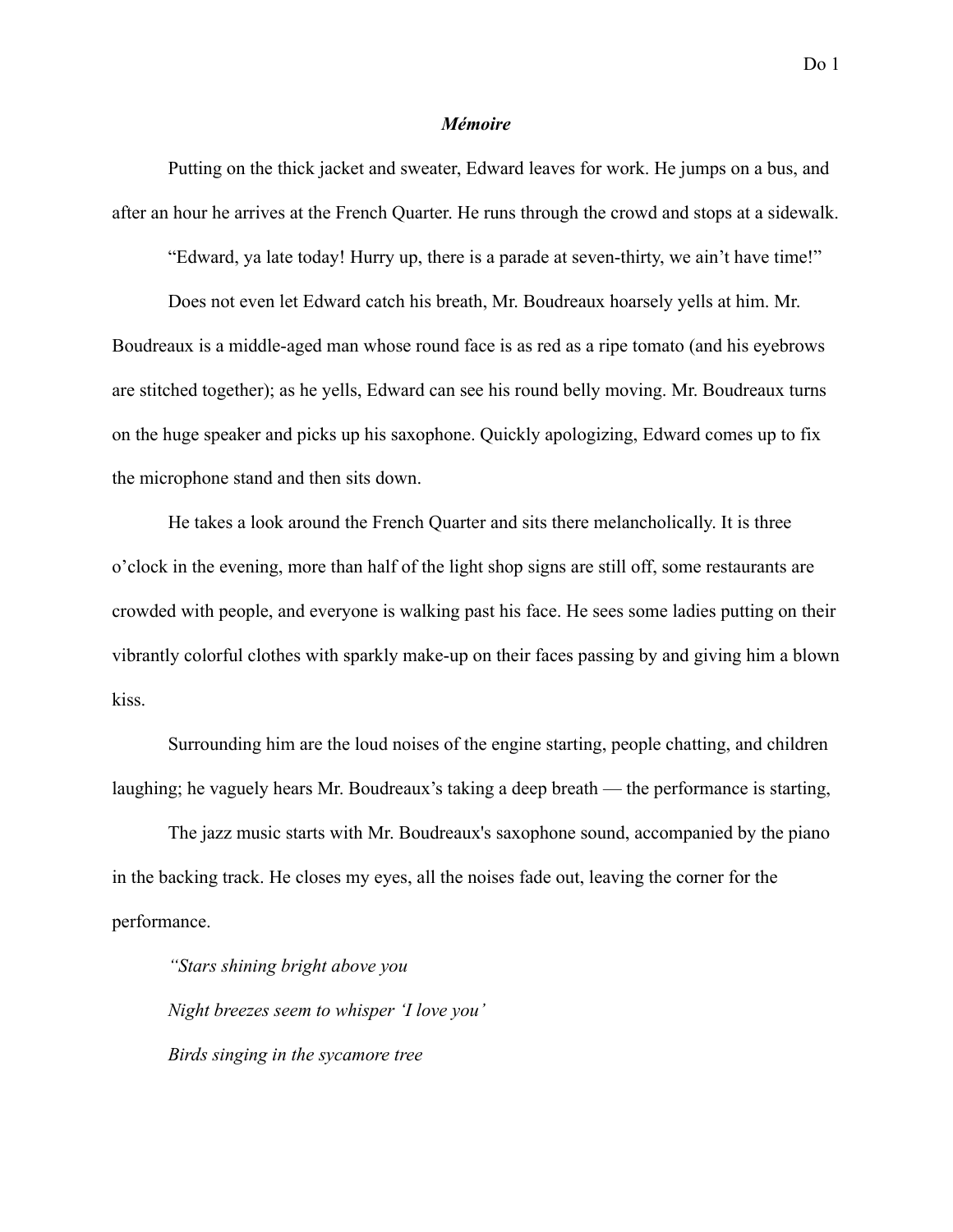*Dream a little dream of me"*

## *(Dream a Little Dream of Me)*

The moment he starts to sing, the whole world around him with all the worries stays quiet, and the only thing that remains is his soothing voice. He hears the clanking sound of people putting their change into Mr. Boudreaux's money bucket.

Edward opens his eyes and looks around. Some people are recording him (which makes him blushes), some are just standing looking at him, and—

—a man is looking at him straight in the eyes.

The man's look does not belong to this small corner. He is such an attractive man; he is tall, his dark brown eyes are looking deep into Edward, his brown hair naturally covers his forehead, and his grin is somehow unexplainable.

Edward notices him in just a glance. Unlike other audiences who enjoy the music, the man seems to only focus on Edward.

*"The Mardi Gras memories Of creole tunes that filled the air I dream of oleanders in June And soon I'm wishing that I was there"*

*(Do You Know What It Means to Miss New Orleans)*

He is weird, Edward glares at him, or to be frank, he is creepy — but it somehow does not bother him that much. Edward sees a young lady who is standing next to the man, and she is fully distracted by his look. Her cheeks have turned to early morning clouds, and she keeps shyly looking at the man.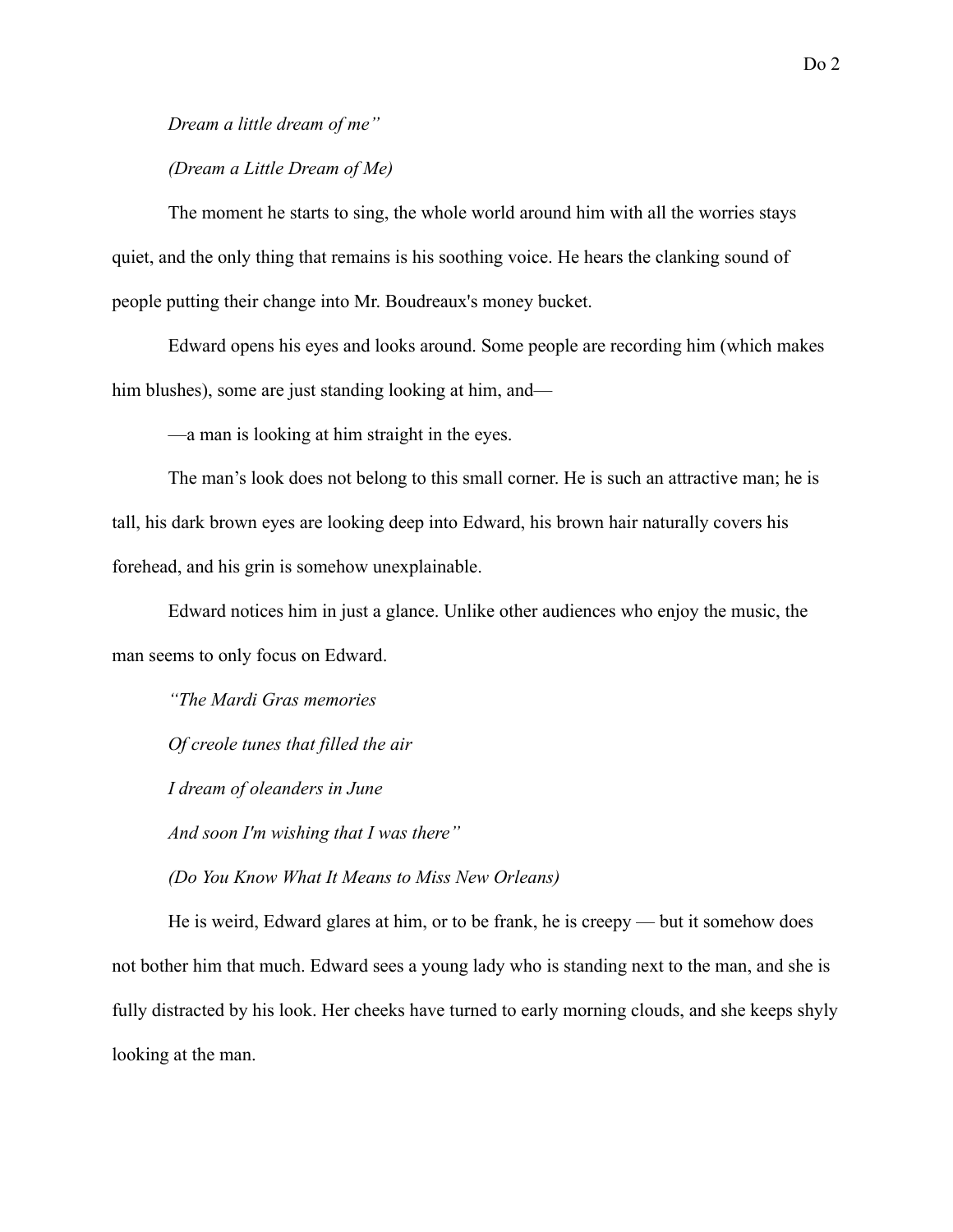Edward tries to not notice the man, but that "passionate" look of his is hard to ignore.

Little does Edward know, in those dreamy eyes, Edward is shining like the moonlight. He shines not too brightly, but he is engraved in the man's mind. Edward's black hair is softly dancing in the wind, his black eyes are so deep that the man cannot escape, and his coffee color jacket makes him look like a young shepherd who is singing to the sheep. People come and leave, only the man silently stays there.

*"Kiss me once*

*Then, kiss me twice*

*Then, kiss me once again*

*It's been a long, long time."*

*(It's Been a Long, Long Time)*

The performance ends at six o'clock, and Mr. Boudreaux leaves just a few minutes later. All the lights are on. Edward heads to the bus stop.

"Good evening."

Edward's wrist is held tightly, and the sudden warmth in the middle of the winter gives him a goosebump. He turns his head, and he sees the man is standing right there smiling.

"Good…evening…" Edward, awkwardly, tries to escape from the man's hand, but that man just grabs even tighter.

"I'm James," his husky voice delicately annoys Edward — he does not want to admit that this obnoxious guy has such a good voice, "James Norwood."

"Edward Martinez," Edward said.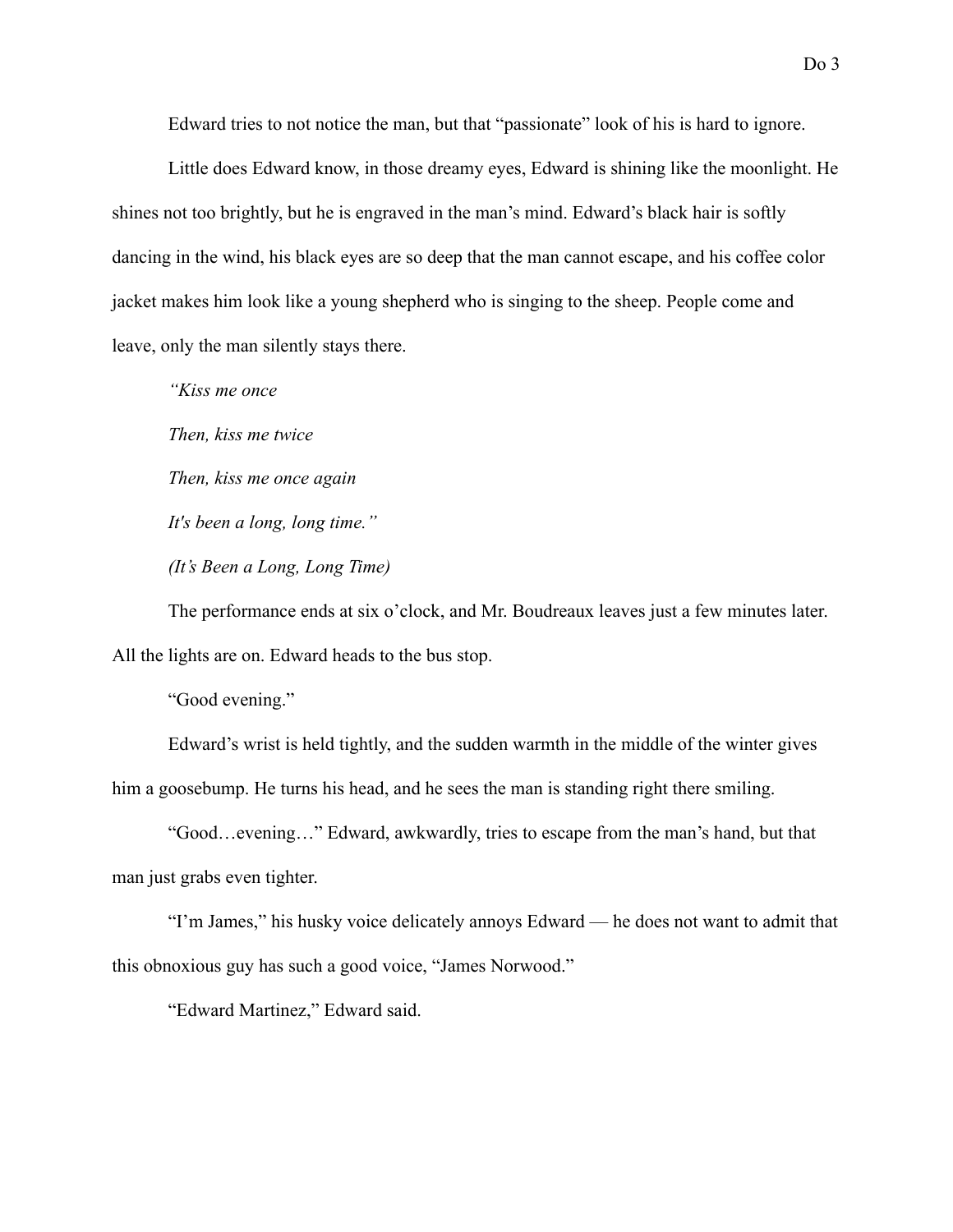"Are you free now?" James grins. His smiley eyes are like little puppy's, which are miles away from the cool and distant image he has, "I just moved here, so I don't know much about this place and the…what is that… *Mar-die Gra-ss*?"

"Mardi Gras," Edward tries not to laugh out loud at the man's pronunciation, "and yeah, sure. I am free."

Well, Edward does not have anything to do after this. Mr. and Mrs. Martinez are at work and probably will not return before midnight. Then, why would he come home while he can hang out with James?

James, so unexpectable, rides a bike to this French Quarter. The bike is not too small, but it is like a dwarf's for two over-six-foot-two-tall men to ride. People on the street keep looking at them; two young men riding on a tiny baby bike is quite a sight to see.

Being such an enthusiastic tourist, James buys everything he sees: a Mardi Gras mask, a crown, and even a cape, then he puts them all on Edward.

"You look like the little prince, Edward," he says.

The little prince "gently" tells his new friend, "Shut up."

They ride slowly. The whole French Quarter or the whole Louisiana is covered in purple, green, and gold, the color of justice, faith, and power. They stop at Cafe Beignet on Bourbon Street, and while Edward falls in love with the live jazz band, James buys two cups of coffee and three boxes of beignets so they can eat while watching the parade.

"You sure you can eat 'em all?" Edward asks with a very confused look. The next thing he sees is James finishing the first box even before the parade even starts.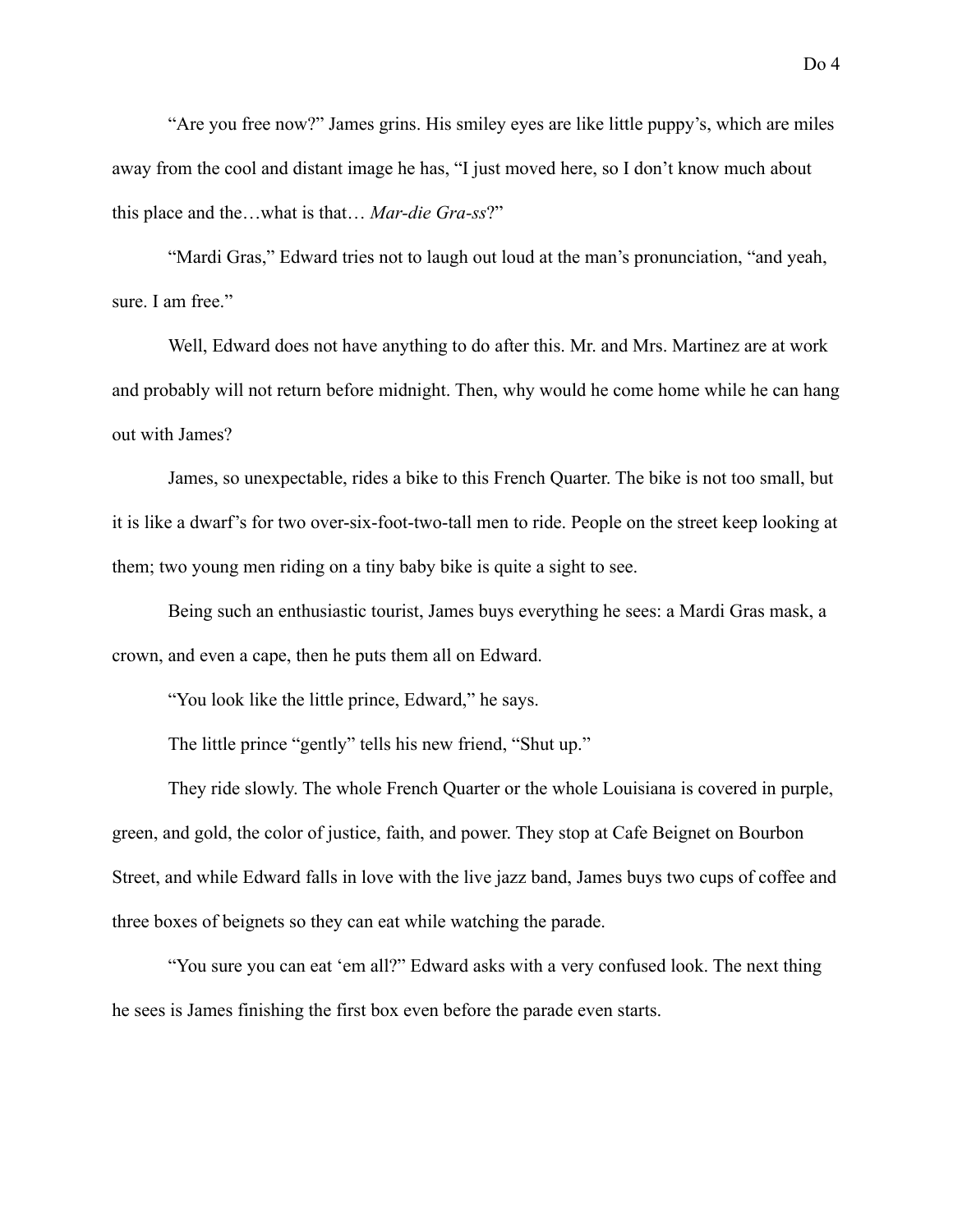They do not have a good spot on the route because this is a last-minute decision, but they are so tall that they can still easily watch it over people's heads.

New Orleans is lively, Mardi Gras is lively, and the people are lively. You may be strangers at first, but as soon as the party starts, we are all neighbors. Everyone becomes one, rolls with the music, joins in the second line, and welcomes a rain of beads.

"We're supposed to have a basket to catch 'em!" Edward yells over the crowd, "But now just try to catch!"

Edward quickly catches about five to six beads. He gently puts those on James' neck, who is on the verge of crying since he can catch nothing.

The parade keeps going on, and there are so many magnificent floats that it seems to be endless. They see a three-floor float with about twenty people on there dancing, and the float is so splendid that Edward's eyes are a bit hurt. The theme this time is glowing, so the floats are covered in sparkles and neon lights.

James and Edward do not really like to be in the crowd, so they leave earlier than anyone else. They go to Coop's Place, a lovely restaurant with such an amazing seafood gumbo dish. James eats it enthusiastically (after two and a half bags of beignets), and he does not even let Edward have a chance to take out the credit card to pay.

"I ask you to go out with me, so I should pay for my little prince," James laughs even though Edward wants to punch him in the face.

"Stop calling me that!"

James calls a taxi for Edward since it has passed the bus time. After looking at Edward silently, James digs into his coat pocket and takes out a pen. He keeps searching for a piece of